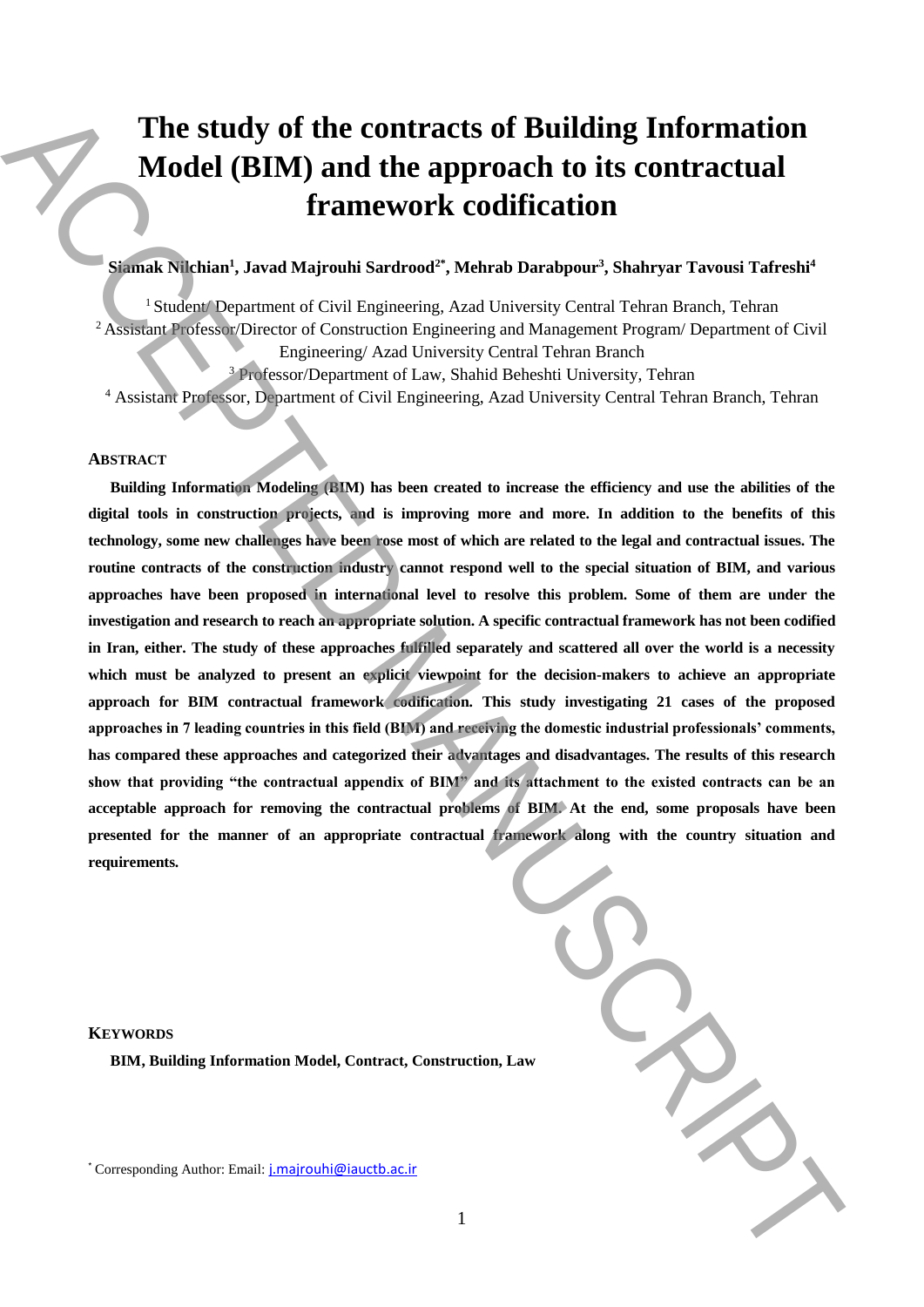# **1. Introduction**

The Building information modeling (BIM) is a modern method of work and a cultural change in the construction industry using the integration approach. Having a shared responsibility in the project and its success is its main goal. The project must be prepared in a strategic guideline, the planning must be fulfilled widely, and all the problems and weaknesses of the involved parties must be completely revealed [1]. These benefits have made it favorite in construction industry and its utilizing is improving day to day.

Although there are so many benefits and possibilities using this modern technology, it has caused new challenges. One of these challenges is the legal framework and the contractual bedding of BIM which must be codified by the project authorities to define their relations, interact with each other, and determine their responsibilities. The building digital model is created by all the parties of the project including the employer, designers, contractors, the providers of the facilities, and all the other individuals. Regarding this model, the new authorities and responsibilities are defined for all these involved parties which were not existed before and are neglected in the routine construction industry contracts. Regarding the newness of this technology, one of its challenges for the users is the framework and the type of the contract which must determine the base of their interactions. Many approaches have been tested for removing the contractual problems and challenges. In 2007, an independent contract was provided in the US to be used instead of the usual contracts. Making the project agents with a new type of the construction contract has become a new obstacle for not-welcome this technology due to the newness of the building information modeling and all the other barriers for its execution. So, the contractual orientation of the building information modeling has been changed, and most of the countries and the researchers found that adding a "BIM appendix" to the existed contracts is a more proper way than the codification an independent contract. Thus, the BIM appendix has been provided for coordinating the existed contracts with the BIM situation since 2007 in the USA, 2012 in Singapore, and 2013 in the Great Britain, and has been updated in the next periods. Function is equilibrius of the relevant of the relevant of the relevant is a set of the relevant is a set of the relevant is a set of the relevant is a set of the relevant is a set of the relevant is a set of the relevant

# **2. Methodology**

The articles and documents regarding the BIM contract provided in the seven pioneer countries in the use of BIM, contracting contracts, and consultant engineers' services in the construction industry in Iran were reviewed. Afterward, several types of solutions presented to address the contractual deficiencies and shortcomings of the construction industry in some specific BIM conditions. In this context, considering the possibility of reaching an appropriate contractual framework for application in projects that employ BIM, the use of "independent BIM contract" and "BIM contract attachment", which is the major solutions in other countries, was studied and developed by comparing them with the advantages and disadvantages of each. To scrutiny the results and the observation of experts, a questionnaire was developed to get the opinions of experts and industry workers who are also familiar with the issue of building information modeling. In this study, due to the lack of BIM in implementation projects and the lack of access to an accurate statistical sample that the participants have engineering, contractual and legal expertise simultaneously, the "snowball" method was used to collect data. By analyzing the results of the study that were obtained through the review of BIM contracts as well as questionnaires, different solutions were classified and by comparing them, the advantage and disadvantages of each were identified and the results of the research were presented.

# **3. Results and Discussions**

BIM inherently depends on data produced and shared by several project performers. Therefore, it requires more cooperation between project members compared to traditional projects. Important requirements and prerequisites for BIM modeling are to determine the assignment of contractual issues and clarify the terms and obligations of the BIM parties. Although there is a general belief among users to develop contract documents for BIM, there is no consistent standard method to verify the number of obligations and requirements as well as where BIM documents should be placed in that part of the contract.

In the US, two self-governing organizations have taken some steps to publish the contract and supplement of the BIM contract. The American Institute of Architects (AIA) published an independent contract for BIM in 2007 called ™ 106AIA Document C, which describes how to use and transmit digital data between project participants. That association further published the appendix of AIA DocumentsE201 7002 in 2007, which was later substituted by E203, G201, and G202. Ultimately, the AIA introduced a series of supplements called AIA Document E203TM and ™ 201AIA Document G and AIADocument G202. In 2008, the Associated General Contractors of America (AGC) published the BIM supplement in two versions (Employer-Designer) and (Employer-Contractor). This appendix is combined with existing construction industry contracts and sets out specific requirements for BIM. This appendix modifies the terms of the standard